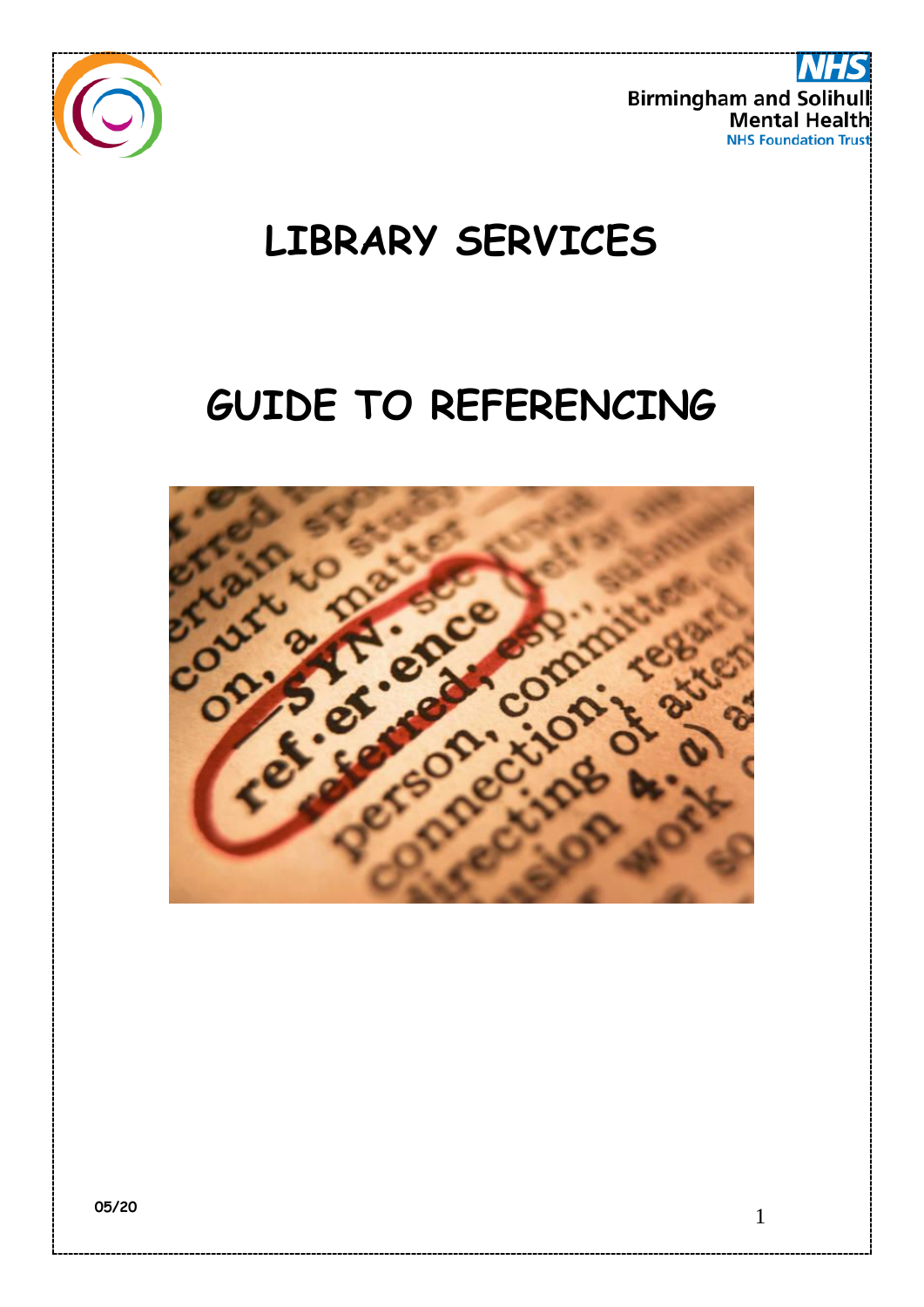## **CITING REFERENCES IN YOUR WORK**

There are two basic methods of citing references in your text and both are valid. Whether you are using direct quotation or making a general comment, the method of citation is the same.

#### **HARVARD METHOD**

This system is the most favoured. In the text, the name of the author and year of publication are given or, where the authors name occurs naturally, just the year of publication.

eg. As Jones (1998) says ….

If the authors name is not part of the sentence, the name and date are placed in brackets.

eg. In a recent study (Jones, 1998) ….

In the bibliography, references are arranged in alphabetical order by author surname and then date order for each author. Items are only listed once regardless of how often the work has been referred to in your essay, report or dissertation.

### Eg.

1. DANUBE, T (1965) Walking in England, London, Oxford University Press

2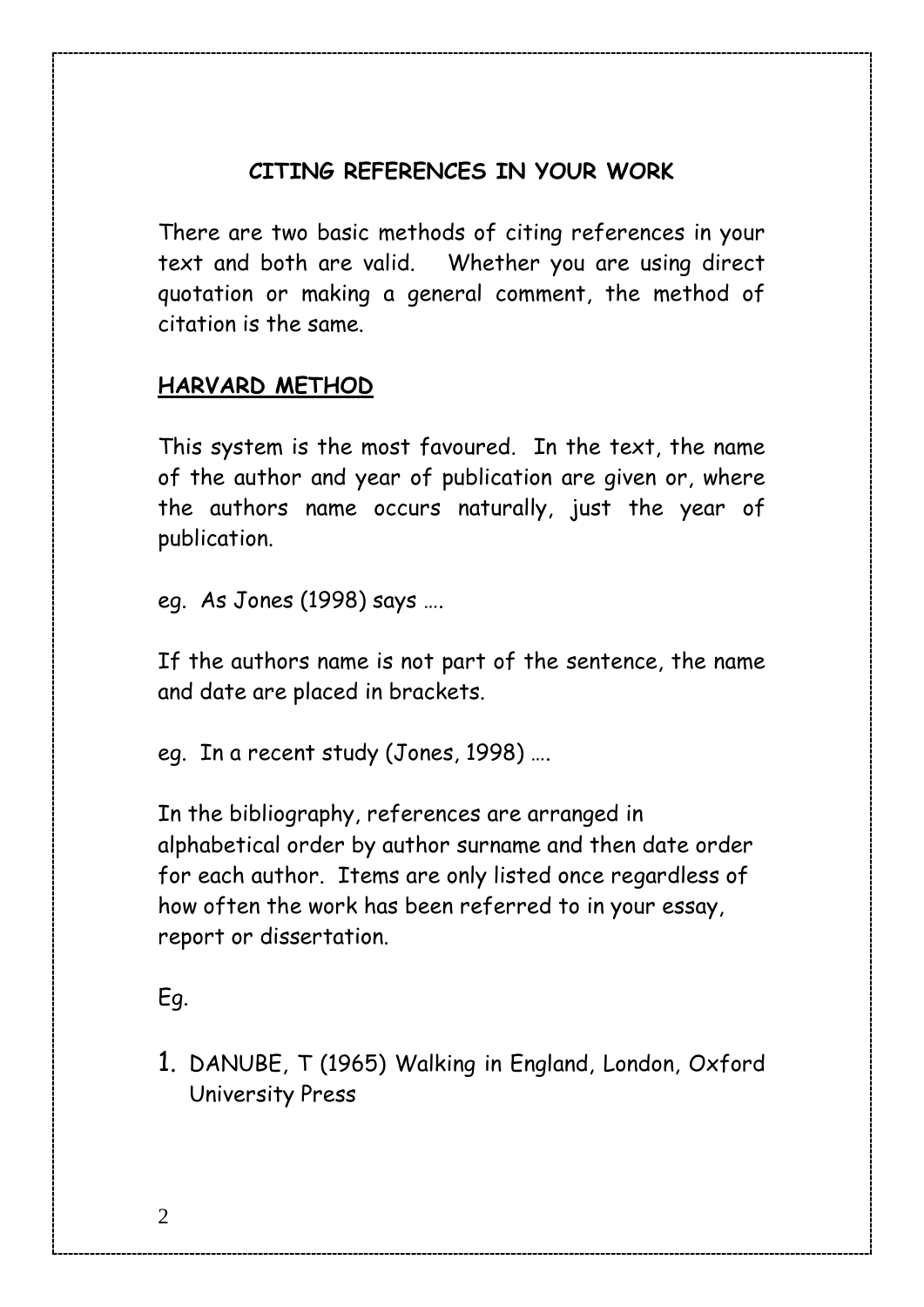- 2. FIELD, G (1987) Society and Economy, Oxford, Oxford University Press
- 3. FIELD, G (1994) Society and Economy, 2<sup>nd</sup> ed. Oxford, Oxford University Press

If an author publishes several works in the same year, then these should be identified by (a) (b) etc.

Eg.

- 1. WINKLER, H (1995 a) Medicine and Art, London, Thames and Hudson
- 2. WINKLER, H (1995 b) Medicine: a pictoral history, London, Thames and Hudson
- 3. WINKLER, H (1995 c) Art and Health. Journal of the History of Medicine, Vol. 1, part 2, pp 102-110

In the body of your essay etc, you should refer to them as

Winkler 1995 c

Some advantages of this system are:

- 1. It ensures one alphabetical list which is easy to consult.
- 2. Last minute additions or deletions can be made without having to re-number your references.
- 3. Only one entry is necessary in the list even though the work many have been referred to more than once.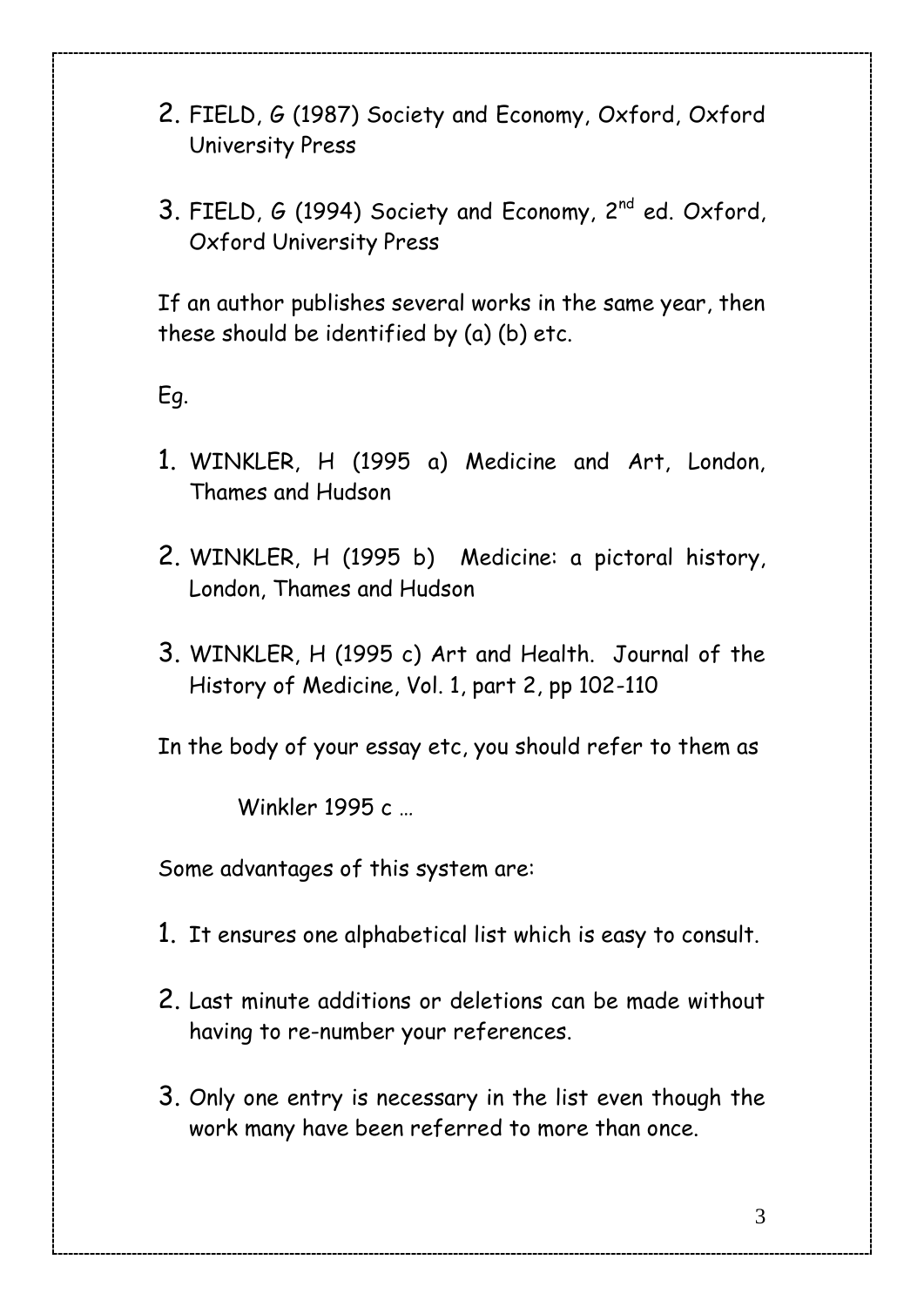#### **VANCOUVER METHOD**

In the body of your text, each reference is given a consecutive number and the bibliography is then compiled in numerical order. The number can be either in brackets or as a superscript.

Eg. In a recent article, Winkler (1) proposed….

In a recent article, Winkler $^{(1)}$  proposed...

In the bibliography, all references are listed in numerical order as they appeared in your essay etc.

- 1. Winkler, H Medicine and Art, London, Thames and Hudson, 1995
- 2. George, A Art and Social Environment, London, Croom Helm, 1982
- 3. Calvert, G Medicine and Health, Oxford, Oxford University Press, 1985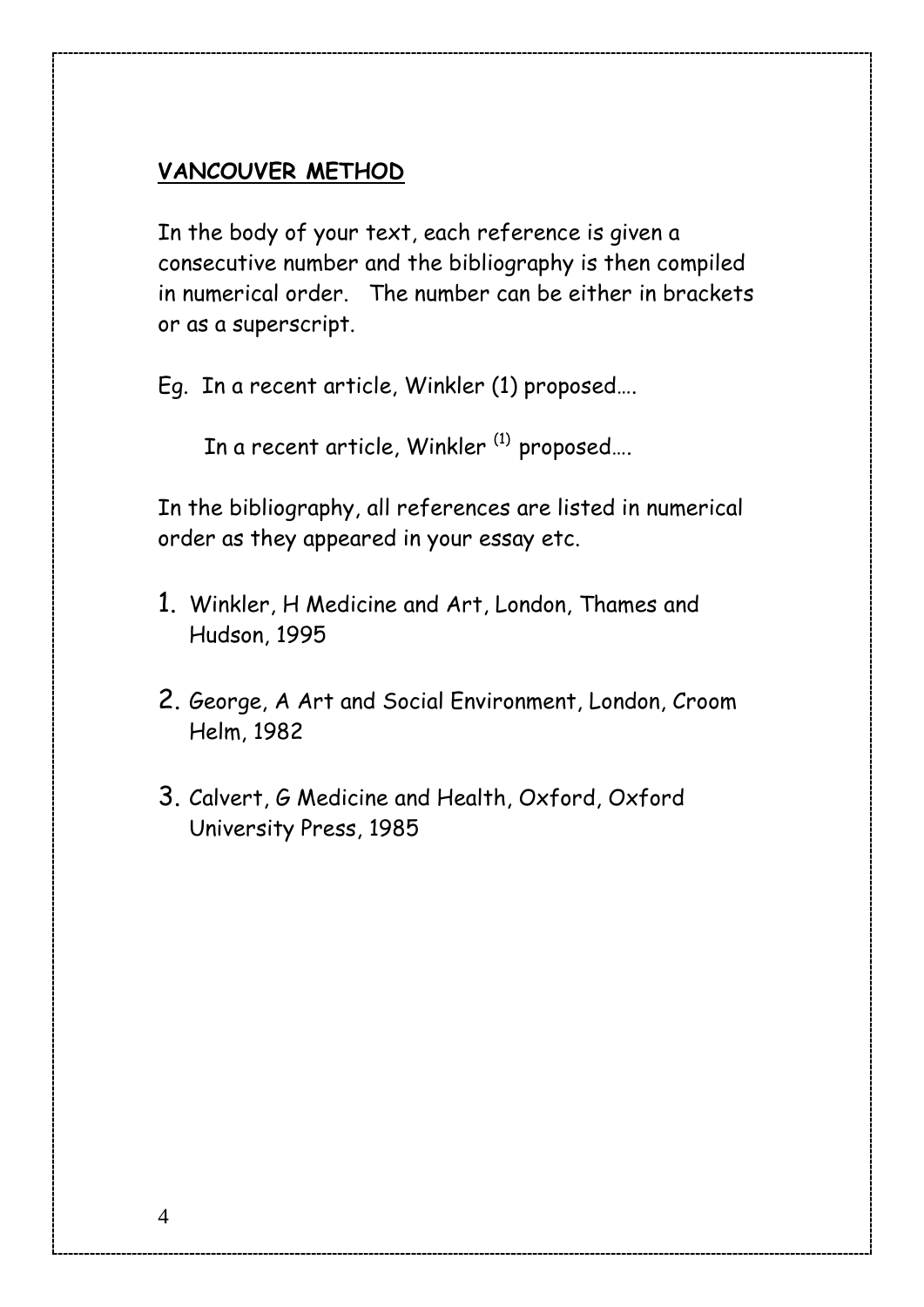# **CITING SECONDARY SOURCES**

*If you make a quotation from a work you haven't read, as cited in another work, this must be indicated in your list of references.*

*Eg: in the text: Jones, D (1990) In the reference list: Jones, D (1990) cited in Smith, S and Nelson, T (1992) Leaving home. London:HSMO*

*The original work, in this case Jones, should not be quoted in your final reference listing as you have not fully consulted it.*

## **CITING INTERNET SOURCES**

The main component of an internet citation is the documents URL or internet address. The term 'Online' in brackets indicates the medium consulted and should be used for all internet references. The 'accessed date' is that date on which you viewed or downloaded the document. Remember pages are constantly erased from the web and there is no guarantee that you will ever find the page again!

References to e-resources should normally include: Authors surname and initials Year of Publication Title of document Location (URL address) and date accessed.

Examples are given on Page 6 for various online sources: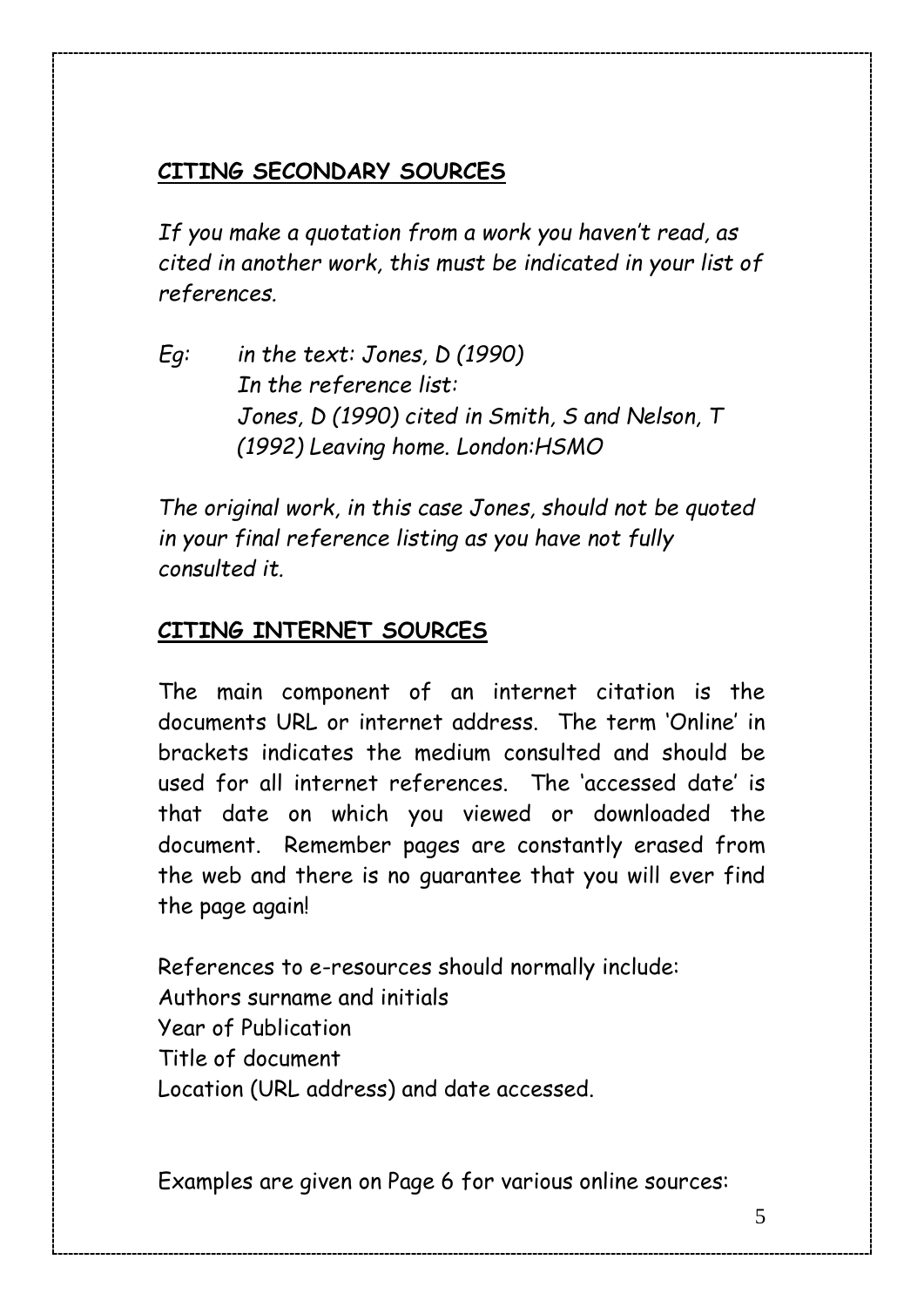#### **WWW document**:

Department of Health (2008) Code of Practice: Mental Health Act 1983. Available

at:[http://www.dh.gov.uk/en/Publicationsandstatistics/Publications/P](http://www.dh.gov.uk/en/Publicationsandstatistics/Publications/PublicationsPolicyAndGuidance/DH_084597) [ublicationsPolicyAndGuidance/DH\\_084597](http://www.dh.gov.uk/en/Publicationsandstatistics/Publications/PublicationsPolicyAndGuidance/DH_084597) (Accessed 26 August 2008)

#### **WWW article in an electronic journal (1)**

An example of a reference for a journal that is only published online and is not available in print:

Manzoni, GM etal (2008) Relaxation training for anxiety: a ten-years systematic review with analysis. BMC Psychiatry 8(41) [online] Available at<http://www.biomedcentral.com/1471-244X/8/41> (Accessed 26 August 2008)

#### **WWW article in an electronic journal (2)**

An example of a reference for a journal that is published online and in print and is hosted via a full text service:

Steiner, M (2008) Treating depression during pregnancy. Journal of Psychiatry and Neuroscience **33** (4) p.384 [Online] Psychology & Behavioural Sciences Collection Available at:<http://web.ebscohost.com/> (Accessed 26 August 2008)

# **WWW article in an electronic journal (3)**

An example of a reference for a journal that is published online and in print and is hosted via the publisher's website:

Geddes, J (2003) Bipolar Disorder. Evidence Based Mental Health. **6** (Nov 01) p. 101-102 [Online] Available at: [http://ebmh.bmj.com](http://ebmh.bmj.com/) (Accessed 26 August 2008)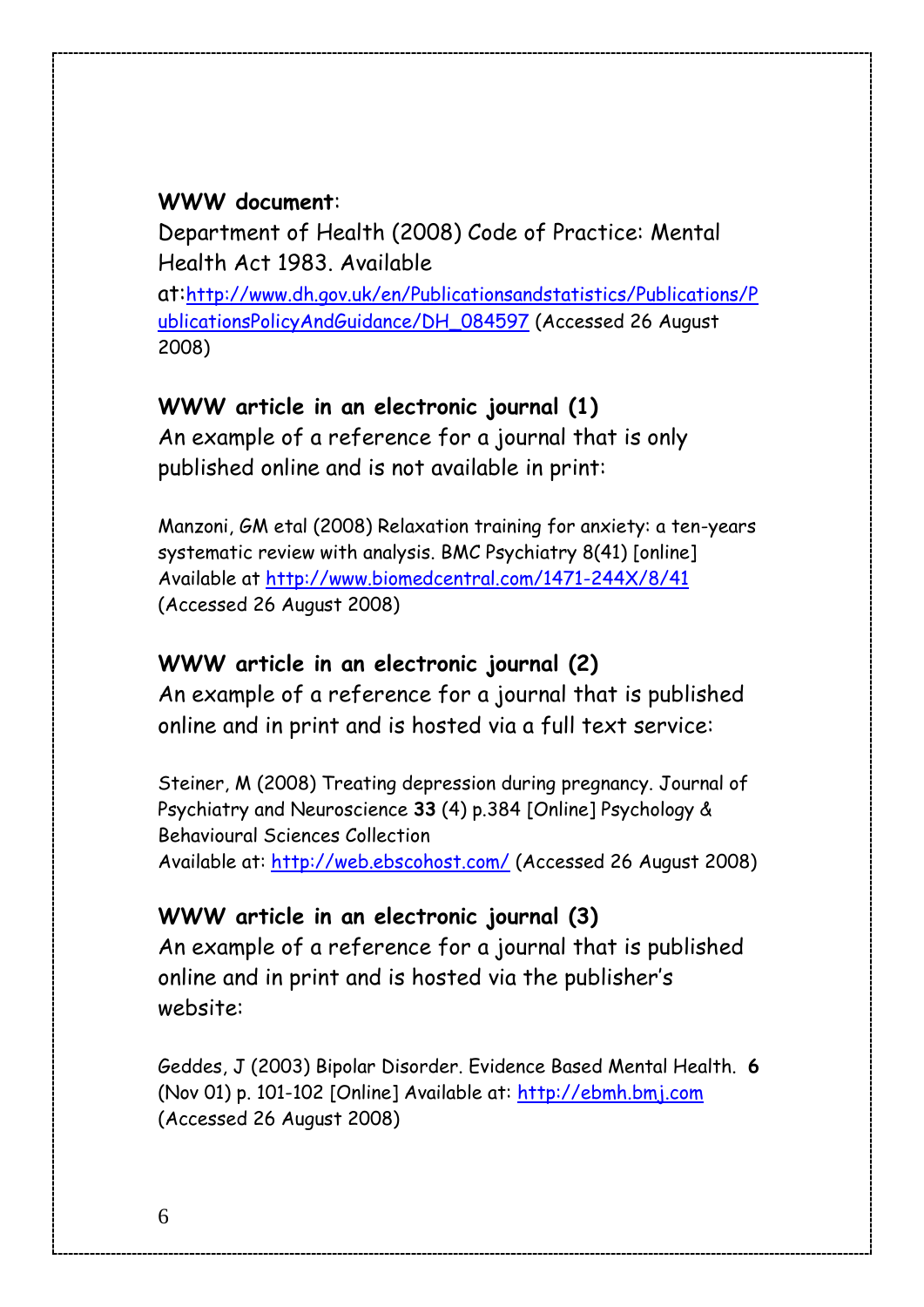### **ABBREVIATIONS**

et al

Meaning "and others" and is used if there are more than two authors of a work. It is usual to state the first author only eg. Smith, J etal

et seq

Meaning "onwards" and is mostly used to refer to pages to indicate that a number of consecutive pages are relevant eg. P 89 et seq

ibid

Meaning "in the same place" and is used when citing a reference from the same work as the previous reference.

Op cit

Meaning "in the work cited" and is used to refer to a work cited earlier in the chapter or paper.